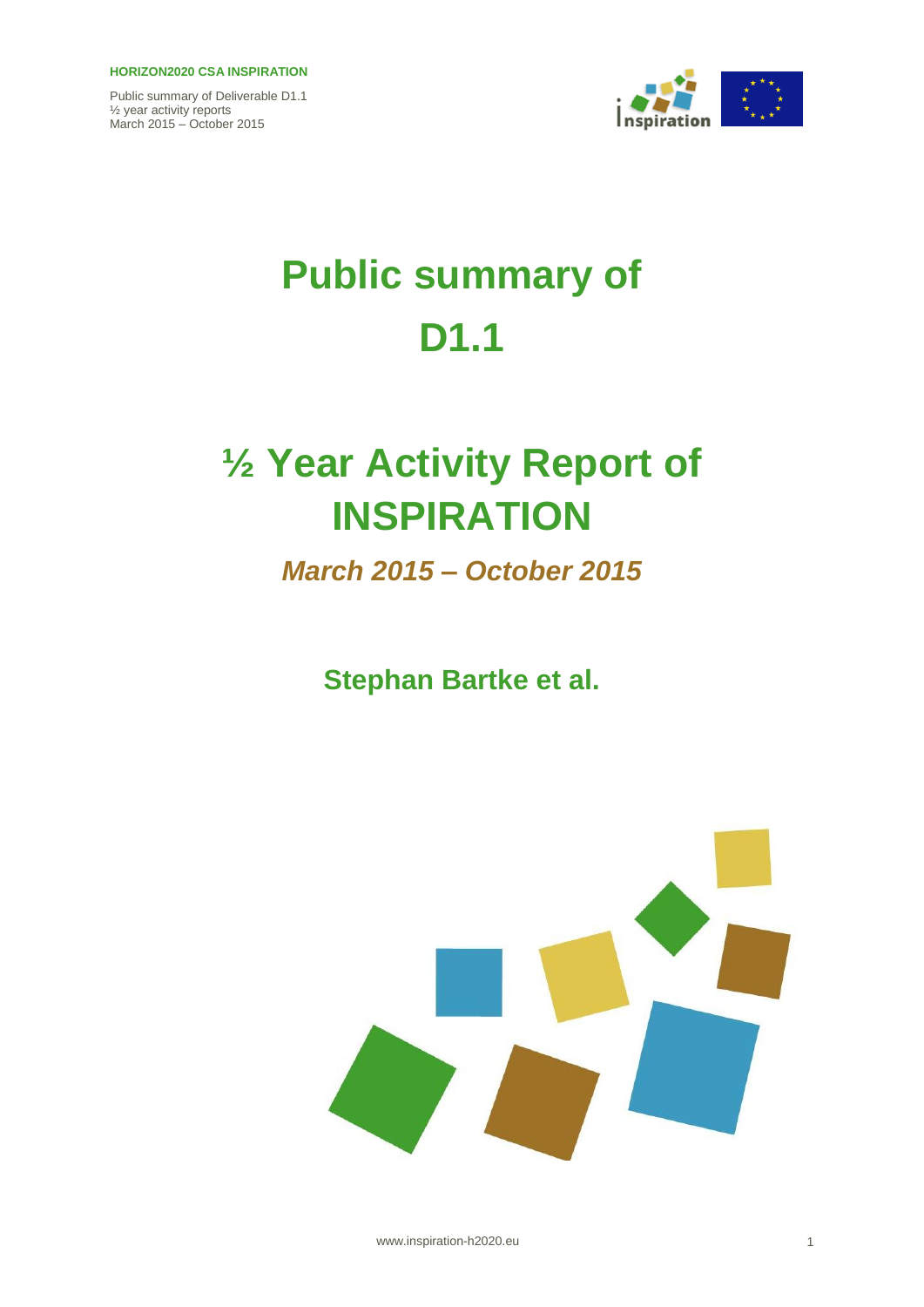#### **HORIZON2020 CSA INSPIRATION**

Public summary of Deliverable D1.1 ½ year activity reports March 2015 – October 2015



### **Document information**

| Project acronym:             | <b>INSPIRATION</b>                                                                                                                  |
|------------------------------|-------------------------------------------------------------------------------------------------------------------------------------|
| Project full title:          | INtegrated Spatial Planning, land use and soil management Research<br>ActTION                                                       |
| Project type:                | Coordination and Support Action (CSA)                                                                                               |
| EC Grant agreement no.:      | 642372                                                                                                                              |
| Project starting / end date: | $1st$ March 2015 (month 1) / 28 <sup>th</sup> February 2018 (month 36)                                                              |
| Website:                     | www.inspiration-h2020.eu                                                                                                            |
| Document status / date:      | 01/11/2015                                                                                                                          |
| Deliverable No.:             | D <sub>1.1</sub>                                                                                                                    |
| This version:                | Public summary                                                                                                                      |
| Responsible participant:     | UBA (participant number 1)                                                                                                          |
| Due date of deliverable:     | 01/11/2015                                                                                                                          |
| Actual submission date:      | 01/11/2015                                                                                                                          |
| Dissemination level:         | PU - Public<br>X.                                                                                                                   |
|                              | PP - Restricted to other programme participants*                                                                                    |
|                              | RE - Restricted to a group specified by the consortium*                                                                             |
|                              | CO - Confidential, only for members of the consortium*                                                                              |
|                              | $(* = including the Commission Services)$                                                                                           |
| Authors:                     | Stephan Bartke (UBA), Detlef Grimski (UBA), Jos Brils (DELTARES),<br>Makeschin (DIU), Paul Nathanail (UNOTT),<br>Dominique<br>Franz |
|                              | Darmendrail (BRGM)                                                                                                                  |
| Contact:                     | INSPIRATION Coordinators Detlef Grimski (UBA): detlef.grimski@uba.de<br>or Stephan Bartke (UBA): stephan.bartke@uba.de              |

To be cited as:

Bartke S, Grimski D, Brils J, Makeschin F, Nathanail P, Darmendrail D (2015): ½ year activity reports. Public summary as of 01.11.2015 of deliverable D1.1 of the HORIZON 2020 project INSPIRATION. EC Grant agreement no: 642372, UBA: Dessau-Roßlau, Germany.

Disclaimer:

This document's contents are not intended to replace consultation of any applicable legal sources or the necessary advice of a legal expert, where appropriate. All information in this document is provided "as is" and no guarantee or warranty is given that the information is fit for any particular purpose. The user, therefore, uses the information at its sole risk and liability. For the avoidance of all doubts, the European Commission has no liability in respect of this document, which is merely representing the authors' view.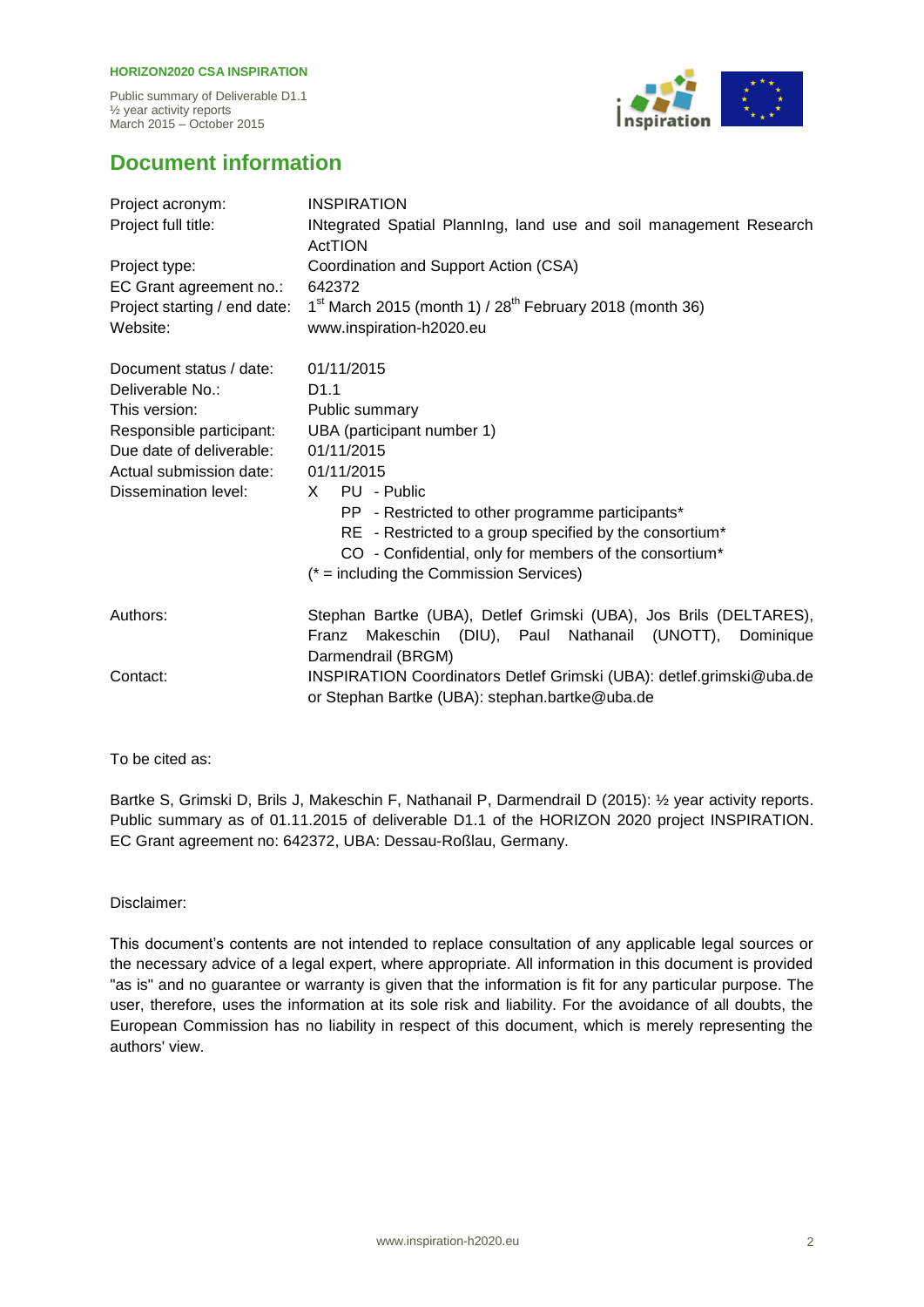

## **1 Summary of the context and overall objectives of the project**

The way we steward soil resources and manage our land use activities is central to ensuring Europe's transition to a sustainable future for its citizens and its global partners. Research and knowledge dissemination are fundamental to securing soils and land for next generations, for competitive economies and healthy landscapes. Clever use of the services provided by the soil-sediment-water system (SSW system) may provide solutions for meeting societal needs and for overcoming societal challenges.

**The aim of the Coordination and Support Action INSPIRATION** is to establish based on a demand-driven approach the adoption of a Strategic Research Agenda (SRA) for land and the soil-sediment-water system, land-use changes and soil management in Europe. Main objectives are:

- Formulate, consult on and revise an end-user oriented SRA
- Scope out models for implementing the SRA
- Prepare a network of private and public funding institutions willing to commonly fund the SRA.

**Horizon 2020** calls for research and innovation that will help Europeans achieve meaningful, harmonious and lasting existence in the face of significant driving forces. The INSPIRATION work programme is to derive a SRA to directly address these **challenges** through understanding the SSW-system and identifying land use and land management practises that can

- Contribute to food security and food safety
- Ensure secure supplies of safe drinking water
- Secure energy supply and distribution
- Reduce raw material and resource consumption
- Ensure efficient use of natural resources
- Contribute to climate change mitigation and societal adaptation.

INSPIRATION stands for INtegrated Spatial PlannIng, land use and soil management Research AcTION. The consortium comprises 21 European partners from 16 countries. The network's actions to achieve its objectives are based on **a multi-stakeholder, multi-national and interdisciplinary, demand-driven approach** that covers the diversity of stakeholders (public bodies, business, science, citizens and society) and the variety of relevant public and private funders.

INSPIRATION engages in two ways with stakeholders. In a **bottom-up approach**, National Focal Points (NFPs) in the 16 INSPIRATION countries interview national stakeholders, perform a desk study and organize workshops with national key stakeholders of funders, end-users and researchers across the various soil and land management disciplines. The goal of these exercises is to collate the information being essential for identifying knowledge gaps and research demands. Moreover, at the European level networks, e.g. from industry, policy-making and regulation, are invited to share their experiences, research demands and funding interests.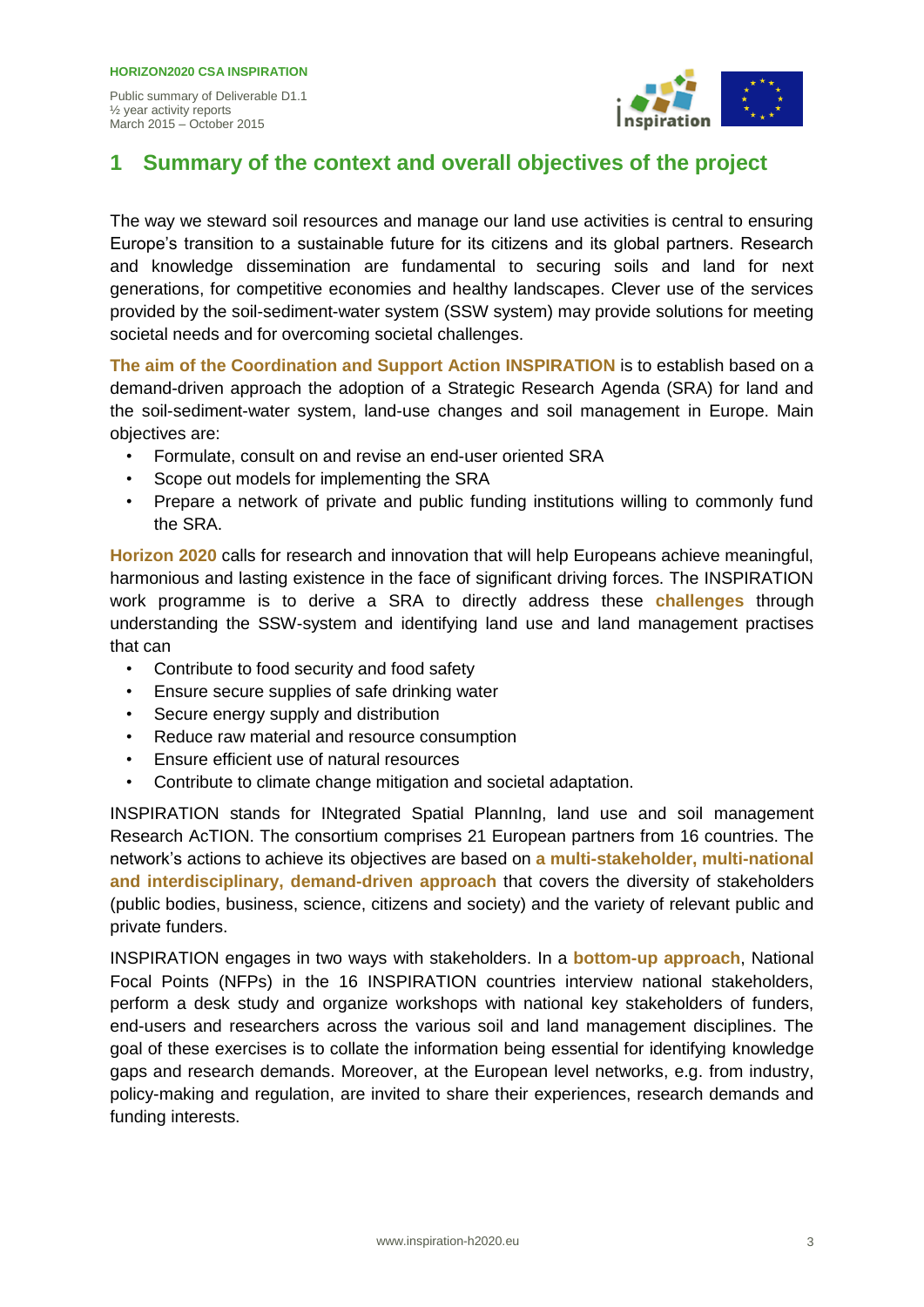

The outcomes of the collation of demands for research from industry, end-users and funders are taken up and reviewed under **four integrative themes**

- Resources demand and efficiency
- Natural capital

March 2015 – October 2015

- Land management
- Net impact on global, EU and local scale.

This is done in order to structure information into **thematic knowledge needs** to satisfy the as yet unmet societal challenges and to ensure that research and knowledge dissemination will contribute primarily to enable meeting these challenges.

Based on these results, a cross-country and cross-discipline dialogue will subsequently be organized among the relevant user groups, private and public funding institutions and scientific communities in Europe in order to reach **a trans-national, prioritized SRA and a model for execution of this SRA**. Thus a framework for future research calls will be produced which will give private and public funders confidence that for each Euro they spend, they will get multiple Euros worth of knowledge in return.

INSPIRATION is coordinated by the German Federal Environment Agency (UBA) and structured in five work packages (WPs) to achieve an efficient realisation of the project's objectives:

**Project Management is handled in WP1**. Its objective is to ensure an appropriate general management structure and an organisational platform to ensure a smooth and streamlined information flow to safeguard that all aspects of the project are well integrated and coordinated, including

- Liaison between the consortium and the European Commission
- Handling contracting, financial administration and progress (periodic) reporting
- Submission of deliverables in a timely manner
- Support of the Core Group as key decision body in the consortium.

Towards the final phase of the project, WP1 will organize INSPIRATION's final conference.

The main objective of **WP2 "Demands of research from industry, end-users and funders (State-of- the-art at national levels)"** is to collate, review and synthesize for all countries participating in INSPIRATION the following information:

- Demand-driven suggestions for the SRA, i.e. suggestions from the perspective of industry, end-users and funders
- Experiences regarding the exploitation of scientific knowledge to improve business opportunities and/or tackle other societal challenges
- Predominantly used as well as promising alternative funding schemes, mechanisms, programs for knowledge production and dissemination
- Experiences regarding the use of any trans-national, common budget for scientific knowledge production related to the scope of INSPIRATION.

This is done keeping the tackling of the societal challenges in mind. National key stakeholders (consisting of the most relevant funders, end users and researchers in soil, land use and land management) have a central role in WP2 and will be consulted in interviews and national workshops. The national reports resulting from WP2 are used in WP3 and WP4.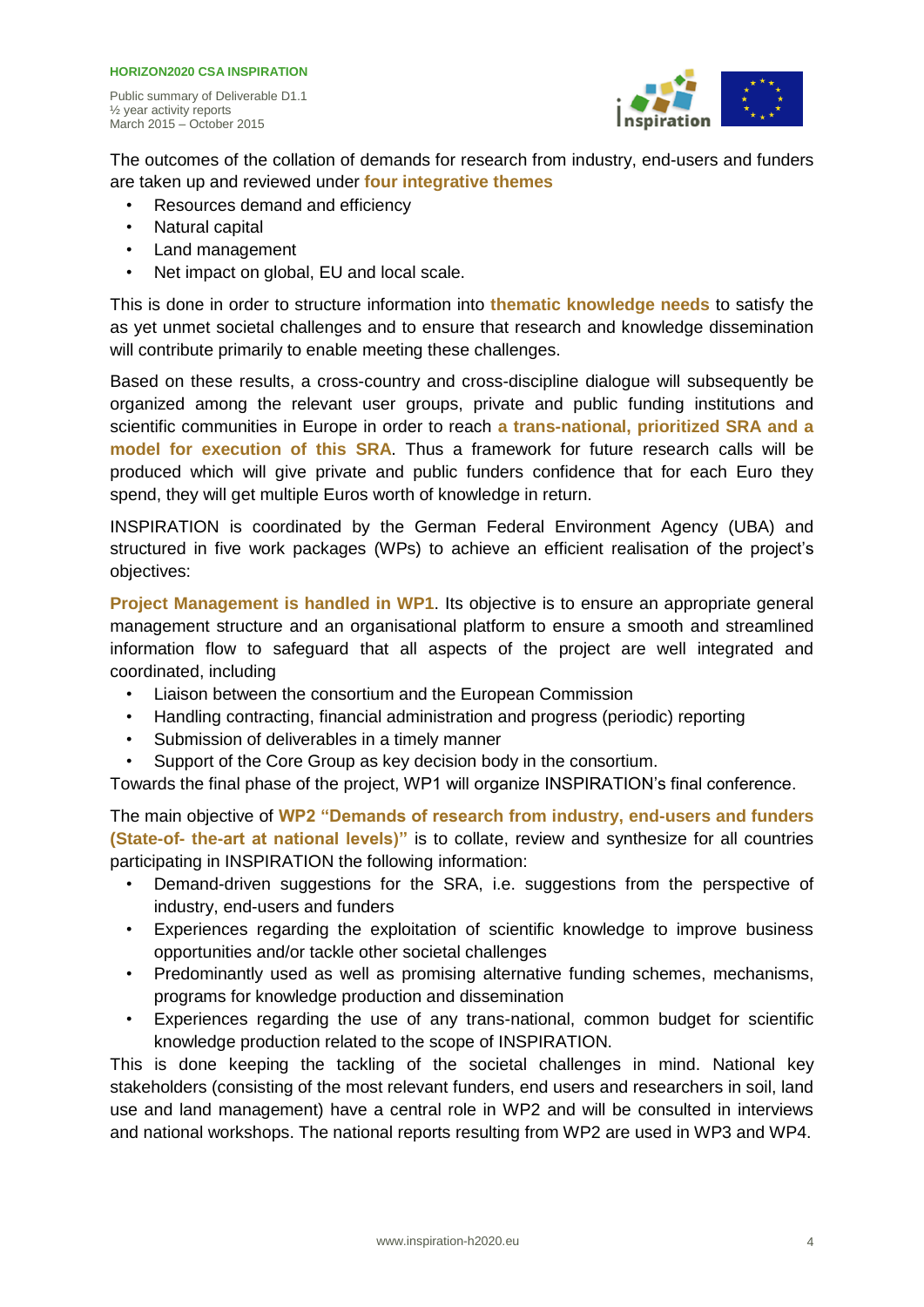

The objectives of **WP3 "Transnational commons aggregated under integrated themes"**  are to

- Achieve an overview of the transnational shared demands and experiences grouped under the four integrated themes based on the national state-of-the-art reports as produced by WP2
- Prioritise and elaborate the topics that could be included in the SRA (to be developed by WP4) under specific themes
- Elucidate the opportunity to match (to be done under WP4) individual stakeholders (as funders) to specific SRA topics that could be shared transnationally.

The objectives of **WP4 "Developing, delivering and match-making of a strategic research agenda"** are to

- Develop the SRA for activities on soil, land-use and land management
- Explore and where feasible establish a match between the SRA and national funders potentially willing to fund collaboratively a specific part of the SRA
- Map out funding models for delivering the SRA.

WP5 **"International dissemination and communication"** is to facilitate effective communication of the INSPIRATION project with all stakeholder communities willing to contribute to the development and ultimate delivery of the SRA. WP5 objectives are to

- Disseminate project results to the relevant societal and policy stakeholder groups and scientific communities in Europe and beyond
- Support quality assurance for INSPIRATION by appointing and engaging with an International Advisory Board composed of key representatives of international initiatives dealing with land and soil management challenges
- Organise policy review and gap analysis workshops
- Ensure that also needs of stakeholders are met who are not directly participating in INSPIRATION, especially policy related parties and funding institutions
- Motivate the different stakeholder communities in Europe to take up INSPIRATION's key deliverables (developed in WP4).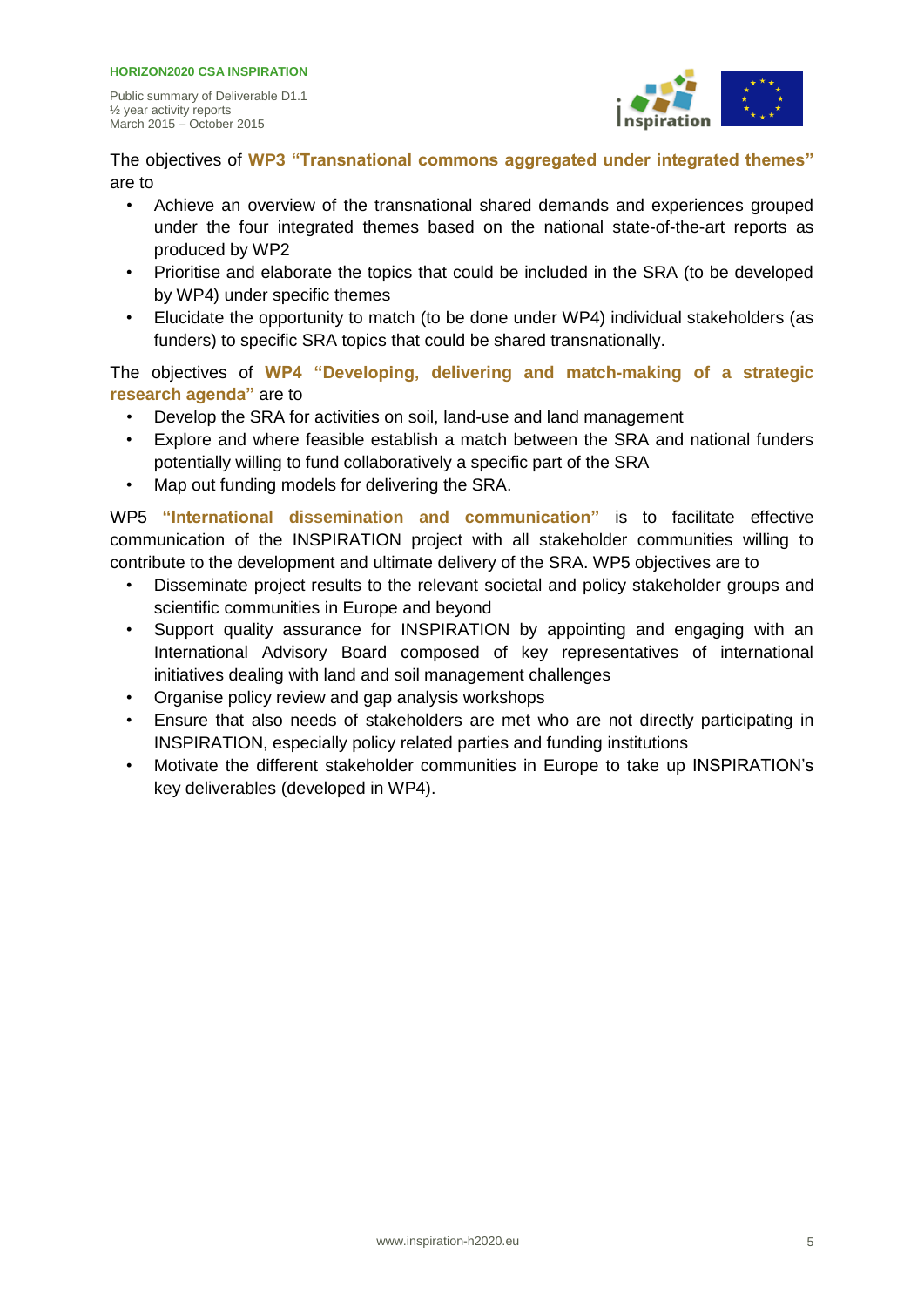

## **2 Work performed from the beginning of the project to the end of the period covered by the report and main results achieved so far**

INSPIRATION is structured in five work packages (WPs) to achieve an efficient realisation of the project's objectives and implementation of the bottom-up approach towards developing, delivering, match-making and promoting of a Strategic Research Agenda (SRA) for land and the soil-sediment-water system, land-use changes and soil management addressing the societal challenges in Europe. The Coordination and Support Action started in March 2015. As of October 2015 the following work has been conducted and main results achieved under the five WPs:

#### **WP1 – Project management**

#### **Task 1.1: Project management**

The project's kick-off meeting took place in Berlin, 1-2 April 2015, with representatives of all beneficiaries. The project managing Core Group met face to face on 31 March 2015 and had at least monthly online meetings since the project kick-off. Furthermore, the coordinator participated in selected WP-meetings, national workshops and external events in order to facilitate the project internal and external co-ordination.

A Consortium Agreement between all 21 INSPIRATION partners was established. During the reporting phase, issues demanding an amendment of the Grant Agreement have been identified (e.g. accession interest of new beneficiaries) and are being negotiated within the consortium, concerned third parties and with the European Commission's services. Next to contractual issues, the EC's scientific project officer has been informed regularly on the progress of the project, including submission of deliverables and achievement of milestones.

Semi-annual, activity reports on INSPIRATION actions are updated to facilitate a regular and iterative evaluation of the project's progress as part of the progress (periodic) reporting. Including a first ½ activity report (D1.1), six deliverables that have been due so far were submitted on time. All three milestones scheduled in this phase were achieved.

#### **Task 1.2: Final conference**

Lessons learned from participation in events so far, will be considered in organizing INSPIRATION's final conference.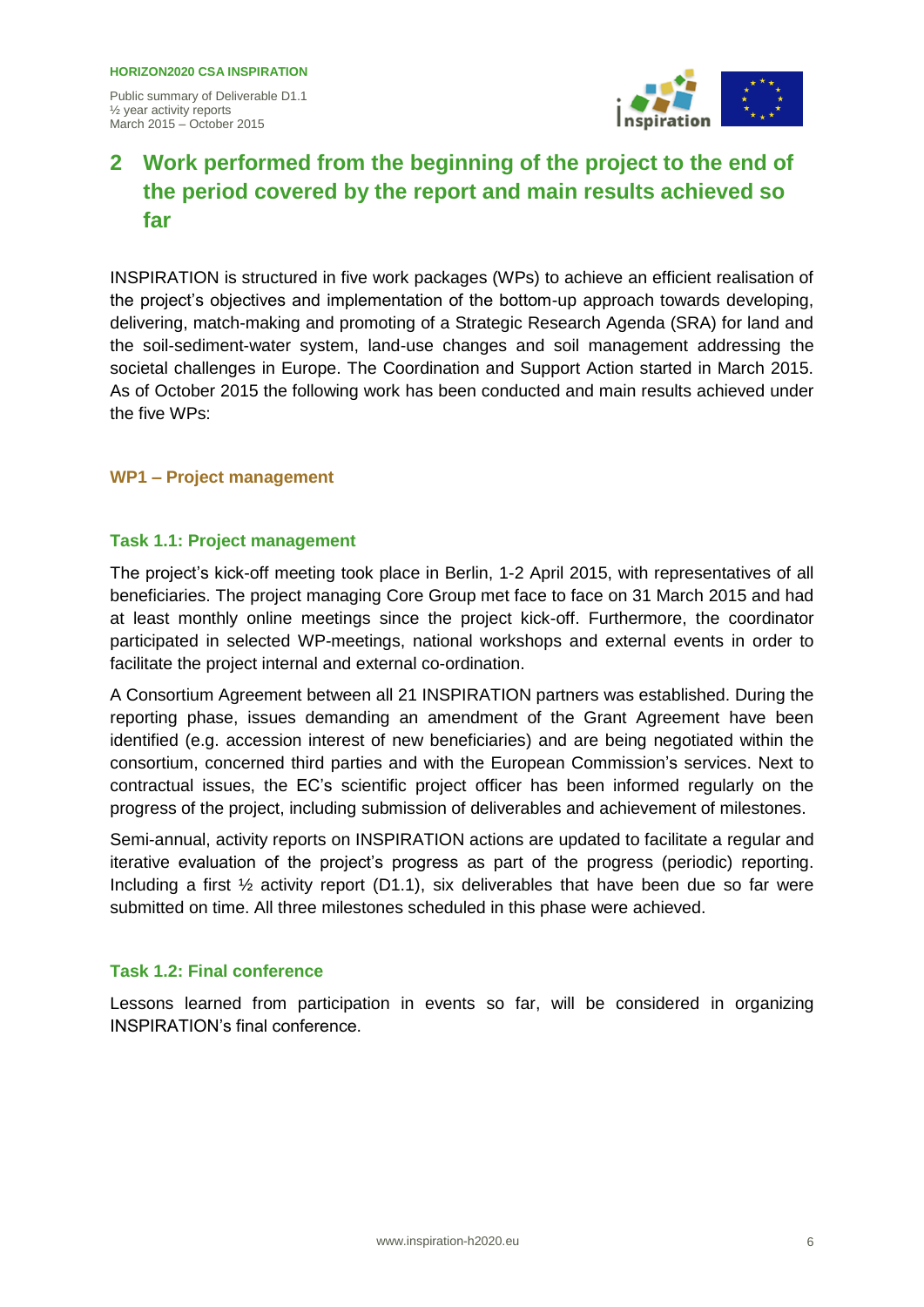

#### **WP2 – Demands of research from industry, end-users and funders (State-of-the-art at national levels)**

#### **Task 2.1: Kick off with National Focal Points (NFPs)**

During the INSPIRATION kick-off meeting, a first meeting of the NFPs was realized, using the discussions as input for the project internal deliverable D2.1 "Memorandum of Understanding on how the National Focal Points should execute their tasks".

#### **Task 2.2: Registry of National Key Stakeholders (NKS)**

For each country, NKS were approached and an overview of a balanced group of NKS was established (with funders, end-users, researchers and different organisations with expertise within the INSPIRATION scope): The outcome is documented in the public deliverable D2.2 "Registry of National Key Stake-holders cooperating in INSPIRATION".

#### **Task 2.3: Prepare a harmonized template for information collation**

A template for interviews of the NKS by the NFPs was prepared and discussed with WP5 (to be coherent with a policy workshop) and the coordinator in a meeting in Paris (18 May 2015). Thereafter this template was discussed in depth, together with the WP2 topics 'data collation', 'review' and 'synthesizing', in an extra activity: a full-day NFP training session (22- 23 June 2015, Vienna). Moreover, comments of the International Advisory Board were included. The results are documented in the deliverable D2.3 "Template for national information collation", which has been made publically available.

#### **Task 2.4: Collate information at national levels**

In summer, information collation by the NFPs has started in all countries, by desk study and interviews with NKS. In the Core Group, the idea of using narratives for reporting to highlight the urgency of specific challenges/topics for a broader audience has been worked out and will be further discussed.

#### **Task 2.5: Review and synthesise the collated information**

The NFPs have started to organize – and some have already conducted – at national level a 2-day workshop, where the collated information is reviewed, synthesized and prioritized by the NKS. A draft of the "National reports on collated information following the template" (D2.4) was prepared and consulted with the Core Group and NFPs. The outline allows tailoring of the national workshops to specific national situations. Detailed data on workshops' timing can be found on the INSPIRATION website.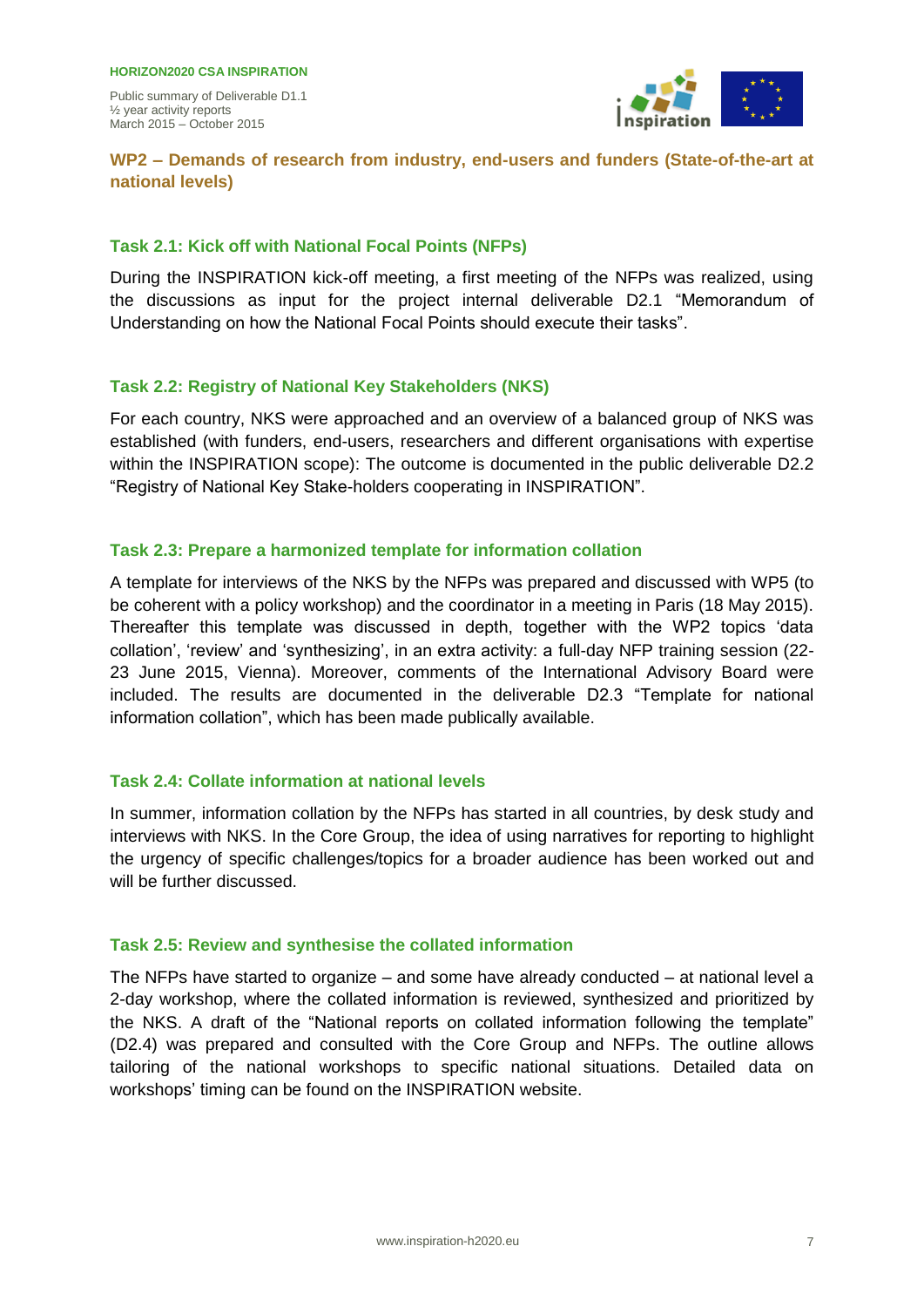**HORIZON2020 CSA INSPIRATION**  Public summary of Deliverable D1.1 ½ year activity reports March 2015 – October 2015



**WP3 "Transnational commons aggregated under integrated themes"** will start in month 13. The WP-Leader and Theme Leaders organized a first WP3 internal meeting (Berlin, 26 May 2015) to reflect the objectives and approach of their foreseen tasks. They have participated next to Core Group meetings in a WP meeting with WP1 and WP2 (Scheyern 6- 7 October 2015) in order to prepare and concretize the implementation of their activities.

**WP4 "Developing, delivering and match-making of a Strategic Research Agenda (SRA)"** will start in month 20. The WP-Leader has participated next to Core Group meetings in a WP meeting with WP1, WP2 and WP5 (Paris, 18 May 2015) in order to prepare and link WP4 activities.

#### **WP5 – International Dissemination and Communication**

#### **Task 5.1 International Advisory Board (IAB)**

For providing the cross-cutting and integrating activities perspectives (with the related multidisciplinary and multiskills approach), an IAB was set up, which is composed of experts representing international initiatives dealing with land and soil management challenges. The IAB interacts with INSPIRATION to give input to, and reflect upon, the key project deliverables. In line with achieving milestone MS1, a "First International Advisory Board meeting" took place back-to-back with the kick-off meeting in Berlin.

#### **Task 5.2: Policy-oriented workshop with policy makers and impacted stakeholders at an early stage**

The SRA will cover numerous thematic policies implemented at European or regional scales. Most of these policies and the associated policy-makers have own research and knowledge agendas. Complementing the collation of relevant agendas on national level in WP2, visions and needs at the European scale were to be collected through a policy-oriented workshop, which was held in Brussels 30 June - 1 July 2015. Results of this early policy workshop (available on the website – in line with achieving milestone MS13 "Policy oriented workshops") plus IAB recommendations have been used to formulate recommendations and input for national and thematic workshops / actions in WP2, WP3 and WP4 as part of the project-internal deliverable D5.2 "Results policy workshops and IAB recommendations".

**Task 5.3: Setting up policy oriented workshop towards the end for contribution to the SRA** will be in a later project stage.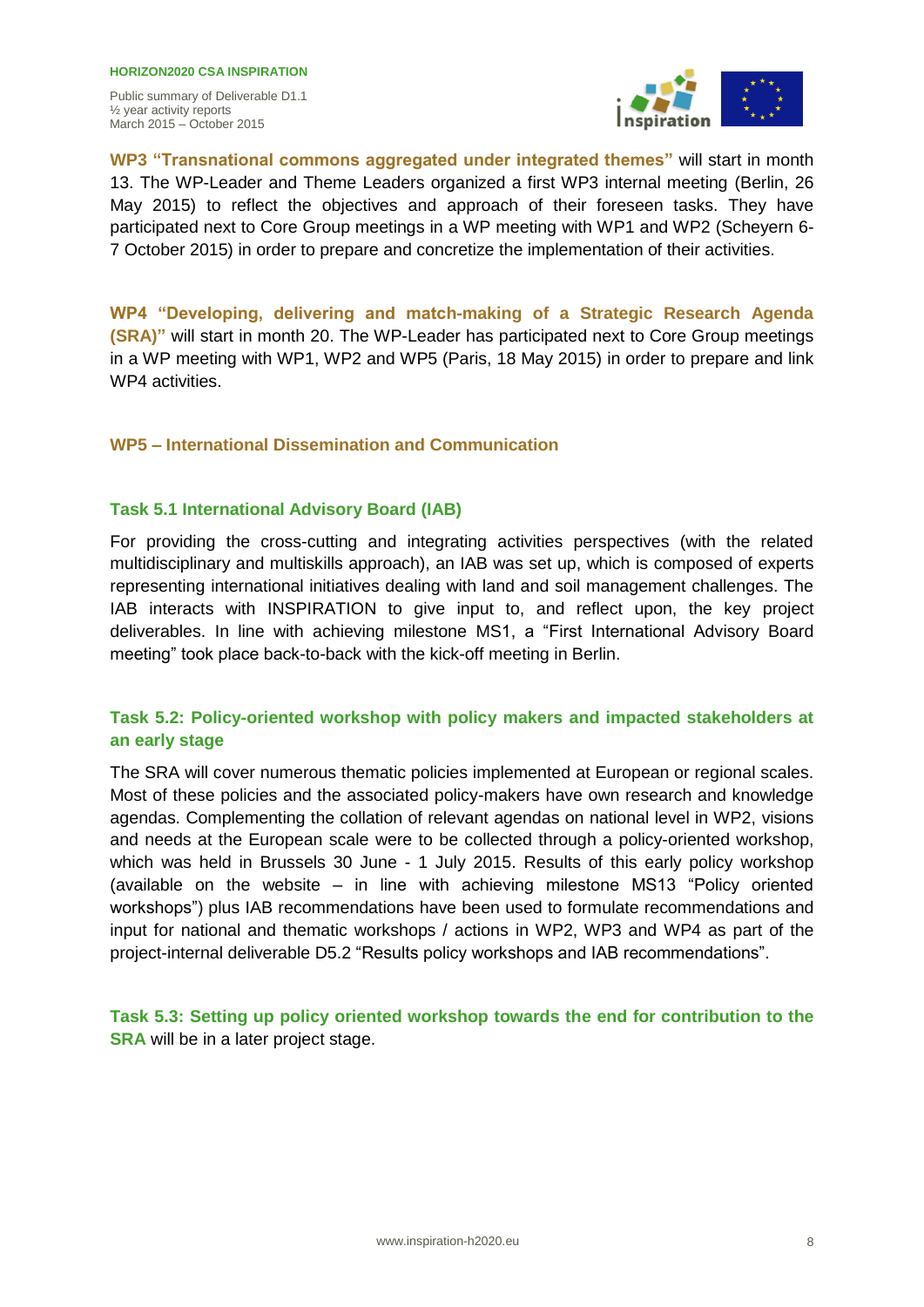

#### **Task 5.4: Dissemination of SRA and the proposed implementation models**

To facilitate stakeholder engagement, contacts have been established with networks of funding agencies and other key-players in Europe, including NICOLE, SedNet, ICCL, but also beyond Europe, e.g. ALGA. Special sessions have been set up at events, including Global Soil Week, AquaConSoil and Sednet conferences.

A clear project communication plan is developed in the first year of the project. As a key means, the website [www.inspiration-h2020.eu](http://www.inspiration-h2020.eu/) was launched on 28 June 2015 and is update regularly (fulfilling the deliverable D5.1 "Website and internet operational"): News are added as often as possible and subpages for each INSPIRATION country are available in respective national languages to allow a maximum of stakeholders to have access to information on INSPIRATION objectives and local activities. Contributing to milestone MS2 "INPIRATIONs website and intranet operational", also a collaborative intranet was created.

Currently, a newsletter is prepared, for which registration can be done on the website.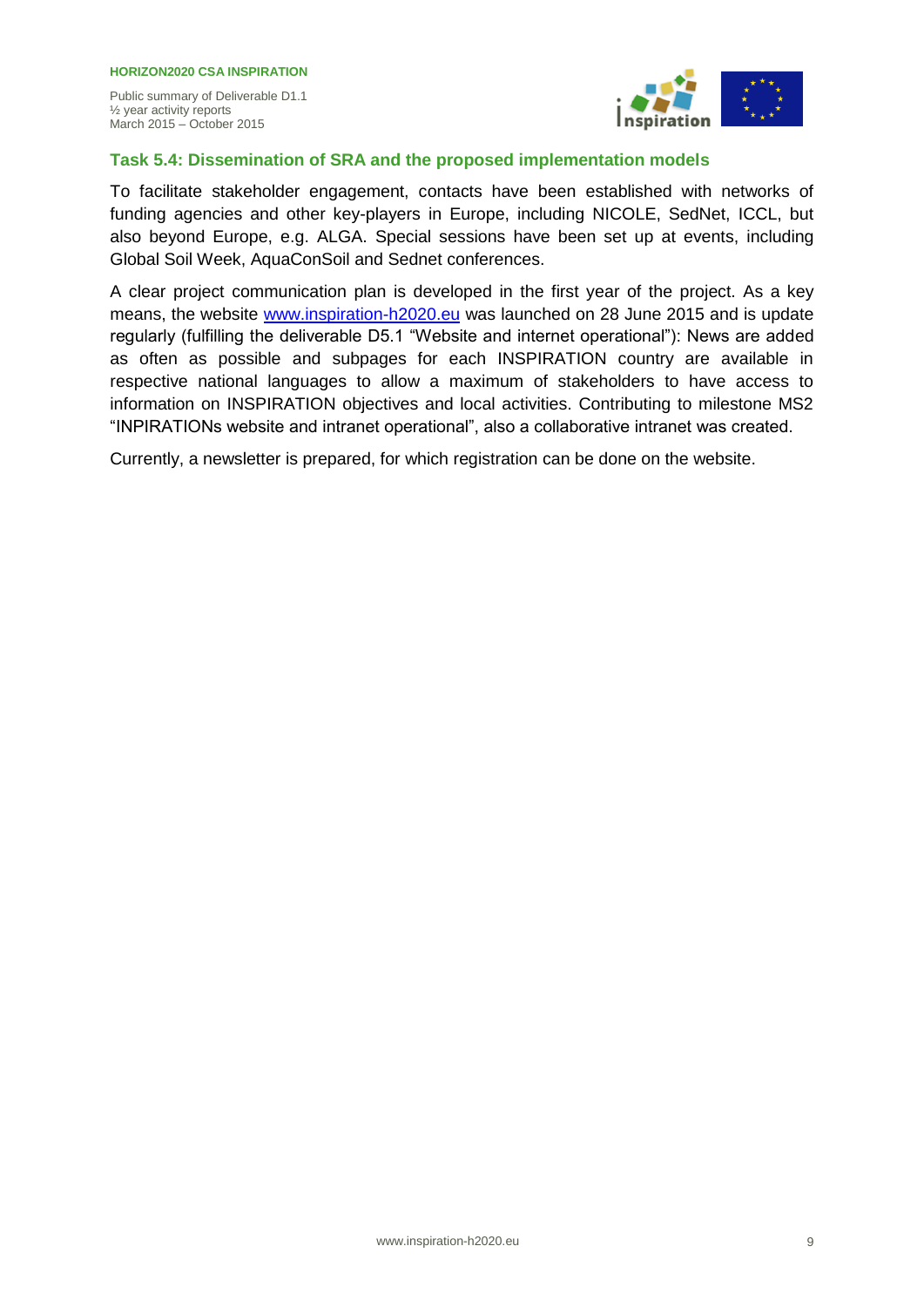½ year activity reports March 2015 – October 2015



## **3 Progress beyond the state of the art and expected potential impact (including the socio-economic impact and the wider societal implications of the project so far)**

Soil and land use management needs to focus on sustainable use of natural capital and resources. It needs to understand the potentials, functioning and limits of the Soil-Sediment-Water-system. The underlying premise of INSPIRATION is that land and soil services are fundamental for meeting societal needs (food, drinking water, energy production, shelter, infrastructure) and overcoming societal challenges (climate change mitigation and adaptation, increasing demands on non-renewable natural resources, environmental justice).

**The main aim of INSPIRATION is to develop a Strategic Research Agenda (SRA) to inform environmentally friendly, socially acceptable and economically affordable soil and land use management that meets societal needs and challenges.** Thereby, INSPIRATION strives to make a difference through both i) the legitimacy of the demand driven basis of the SRA for land and the SSW-system, land-use changes and soil management in Europe and ii) a strongly independent promotion of the mutual benefit of cooperation by funders in its delivery through various fit-for-purpose funding models.

#### **Agreed vision and SRA**

INSPIRATION will help achieve integrated and interdisciplinary action in the next decade by implementing the SRA through agreed common initiatives which reflect societal challenges along with the individual demands of funding agencies and private partners. The bottom up process of INSPIRATION will identify synergies between existing institutions and programs. "Knowledge requirements" and INSPIRATION's dissemination and communication actions are designed to establish a long term "reform process" at the institutional and programme level. A key success indicator will be the declarations of interest of cooperation for the developed SRA.

#### **Connecting/network of national funding agencies: synergies**

INSPIRATION contributes to matching Europe's funding agencies by developing shared research and innovation (R&I) programs at different implementation levels to deliver better value for money knowledge creation and transfer. Via a match-making process, individual funders are matched to, for them, recognizable, specific, transnational SRA topics. Thus INSPIRATION will propose R&I themes and topics at different levels of cooperation and motivate active participation during the final consultation process. The process will improve coordination of EU and Member State/associated country R&I programmes on a short, medium and long term basis. It will also include opportunities for initiatives on policy related programmes, like INTERREG, LIFE or URBACT. The nature and volume of engagement by stakeholders in the opportunity provided for a final checking the project outcomes and in the number of 'funder-SRA-topic' matches established will indicate INSPIRATION's success.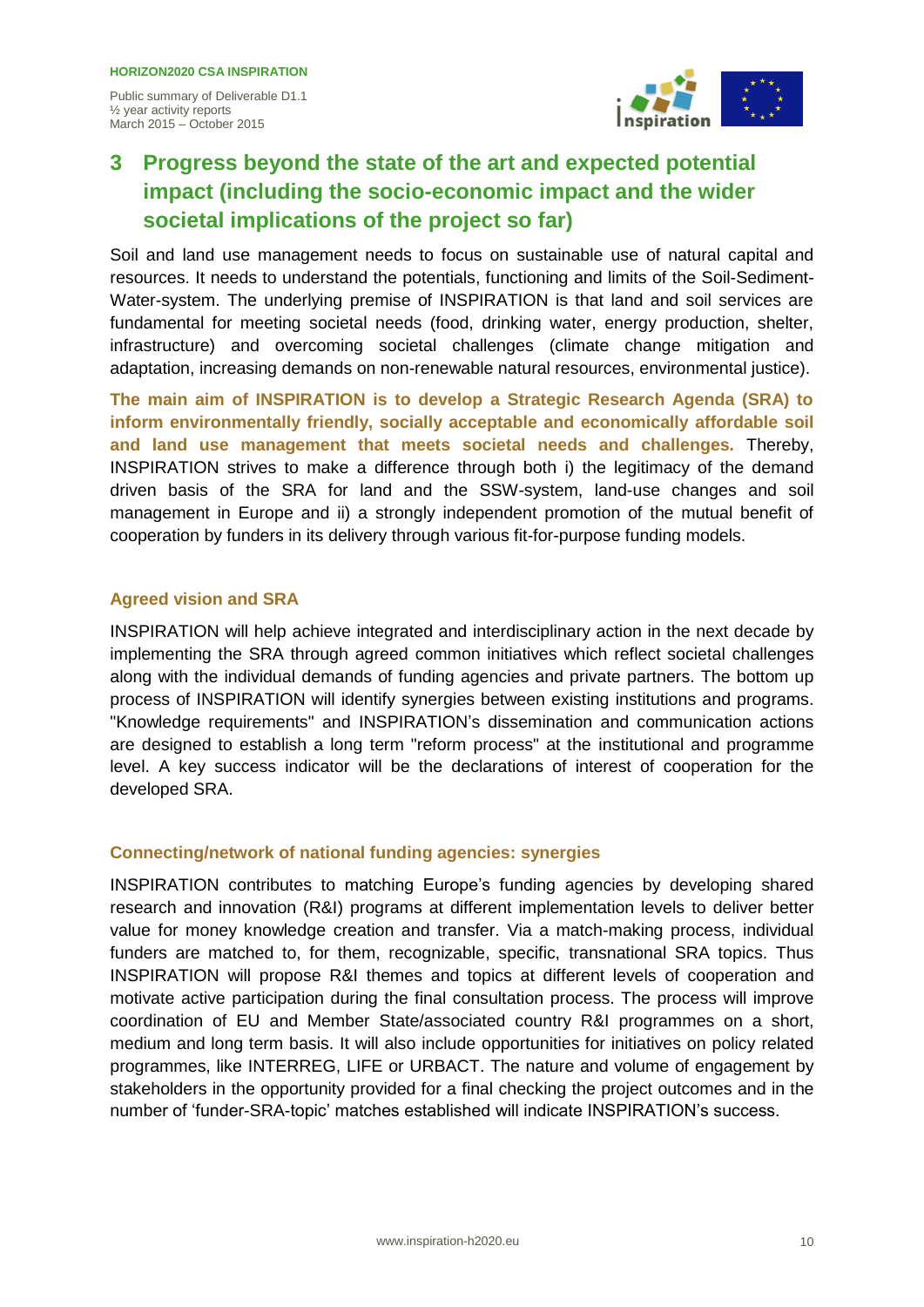

#### **Enhanced impact of research and innovation activities**

Impact will be enhanced by public sector, businesses, industry and general society providing evidence-based policy and R&I priorities. Their involvement as National Key Stakeholders (NKS) all along the INSPIRATION project – from the identification of R&I needs to the consultations for matchmaking the SRA and the funding options – will increase the impact. By mobilizing the relevant actors (NKS) from the early start of INSPIRATION, the awareness for opportunities of the Soil-Sediment-Water-system, land use and soil management to tackle societal challenges and the support, engagement and willingness to contribute to the SRA (on a longer term) are increased and the network and collaboration possibilities are strengthened. This all contributes to the willingness and commitment to implement the SRA after the funding of INSPIRATION as a Coordination and Support Action.

By interviewing NKS in 16 countries simultaneously, a unique overview of national societal challenges and related research questions is generated. Also the information and experiences on science-policy-interface (SPI) and suggestions for funding possibilities offer great potential for the European research-end-user and funding community to improve current land management practices and exploit opportunities to address related societal challenges.

The success of INSPIRATION in achieving this objective will be indicated by the actual number of stakeholders from different communities (e.g. funder, end-users, researchers) that engage in national interviews and workshops and in the final verification of the SRA.

#### **Effective Communication**

Effective internal communication is ensured by the open character of the INSPIRATION process and the deep mutual respect among its partners. Effective external communication will be through regular updates of the project website linked with existing high traffic portals and networks in this field, on-going communication with stakeholders involved in the national and thematic workshops, an INSPIRATION e-newsletter, webinars and EU info-days promoting the SRA and its implementation. The successfulness of achieving effective communication is indicated by the number of publications, special sessions and key-note speeches by INSPIRATION partners, number of visits on the project website and attendances at workshops.

#### **Evidence-based policy making, in particular a land-degradation neutral world**

INSPIRATION will formulate the SRA through an open process completed in phases which challenges stakeholders (acting on the numerous sectorial policies – such as spatial planning, agriculture, resource efficiency, biodiversity and green infrastructure or EU cohesion) to work towards achieving a land-degradation neutral world. The relevance and needs of policy will be reflected in the operational work of INSPIRATION through annual meetings and two policy-oriented workshops to take place in the first and third project year. Success will be indicated by the number of countries taking into account the SRA and new funding schemes as well as by the extent of European and international organisations referring to INSPIRATION products in their agenda setting.